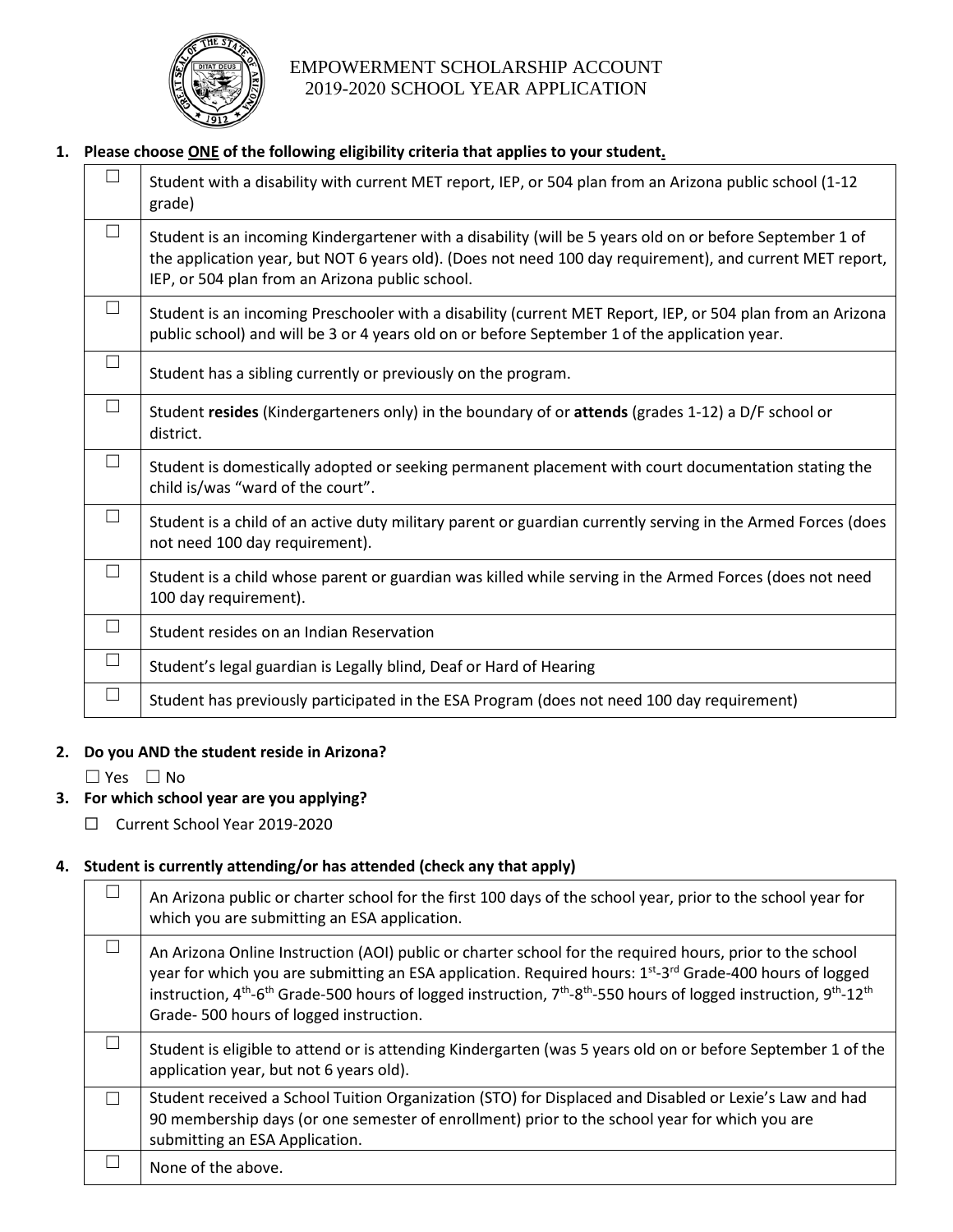### **5. Details of Student (print in blue or black ink):**

| First Name    | Last Name                  |
|---------------|----------------------------|
| Date of Birth | <b>Current Grade Level</b> |

### **6. Details of Parent/Legal Guardian (print in blue or black ink):**

| <b>First Name</b>                                         |        | Last Name                                |                    |
|-----------------------------------------------------------|--------|------------------------------------------|--------------------|
| Date of Birth                                             |        | Primary Language                         |                    |
| Telephone (Home)                                          |        | Social Security # or TIN:                |                    |
| <b>Email Address</b>                                      |        | Preferred Method of Contact $\Box$ Email | $\Box$ Postal Mail |
| Physical Address (PO Box is not a valid Physical Address) |        |                                          |                    |
| City                                                      | County |                                          | Zip Code           |
| Mailing Address or PO Box □ Same as Above                 |        |                                          |                    |
| City<br>$\overline{\phantom{a}}$<br>$\sim$ $\sim$         | County |                                          | Zip Code           |

#### **7. Required Documentation**

• Copy of birth certificate:

☐ Yes ☐ No

- Proof of Arizona Residency (name must match applicant name) (**If residing on an Indian Reservation, provide proof that you currently reside on a reservation)**
	- $\Box$  Real estate deed or mortgage documents.
	- $\Box$  Property tax bill
	- $\Box$  Residential lease or rental agreement
	- $\Box$  Water, electric, gas, cable, or landline phone bill(issued within the last 60 days)
	- ☐ W-2 Statement
	- $\Box$  Valid Arizona driver's license with current physical address (No PO Box) (issued within the last 60 days)
	- ☐ Identification or statement issued by a recognized Indian tribe that verifies an Arizona Physical Address.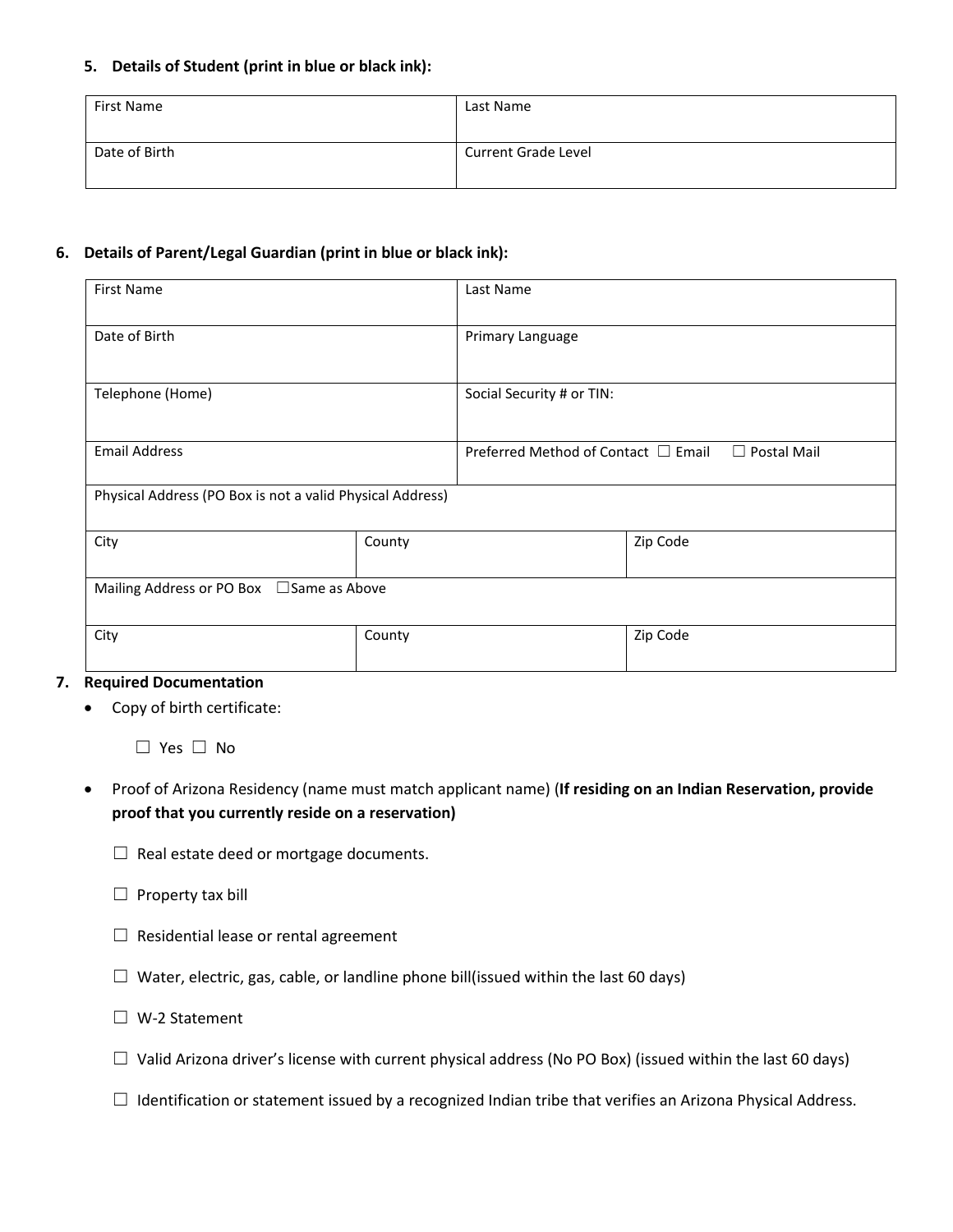## **a. If applying under WARD OF COURT (Document must state child is/was "ward of court"): Submit ONE of the following:**

| <b>Adoption Certificate</b>                                                         |  | Letter from DES Case Worker/Manager |
|-------------------------------------------------------------------------------------|--|-------------------------------------|
| Court documents that state the Student was a ward of the court                      |  |                                     |
| Court documents stating Student is a ward of the court and shows plans for adoption |  |                                     |
| Court paperwork documenting minutes of hearing                                      |  |                                     |

### **b. If Military Provide ALL of the following:**

| ⊔ | Letter from your commanding officer (To include: name of active duty service member, student listed as<br>dependent, date of separation, location of duty station, current military status, and military branch) |
|---|------------------------------------------------------------------------------------------------------------------------------------------------------------------------------------------------------------------|
|   | <b>Current Military Orders</b>                                                                                                                                                                                   |
|   | Note: If parent was killed in the line of duty while serving, you must provide documentation                                                                                                                     |

**c. If applying under Sibling: Copy of Sibling birth certificate is enclosed showing Parent/Legal Guardian is the same:**

☐ Yes ☐ No

**d. If applying under Legally Blind, Deaf or Hard of hearing parent: ONE** the following documents is enclosed (select one):

| Completed Confirmation of Deaf or Hard of Hearing form |
|--------------------------------------------------------|
| Completed Confirmation of Legal Blindness Form         |

**e. If applying under student with disabilities-** Copy of **ONE** the following documents, not expired, is enclosed (select one) \*If you are previous ESA recipient that received funding under the Special Needs category this documentation is still required and cannot be from a Private School:

| Individual Education Plan (IEP) from a public school, district or charter. Only 2 parts are required: |
|-------------------------------------------------------------------------------------------------------|
| Student Information page including the signature page that shows the primary category of need.        |
| Eligibility page (this is the page that shows the student's category for special education)           |
| MET/Evaluation Report from a public school, district or charter. Only 2 parts are required:           |
| Student Information page, including the signature page, that shows the primary category of need.      |
| Eligibility page (this is the page that shows the student's category for special education)           |
| 504 Plan from a public school, district or charter and signature page.                                |